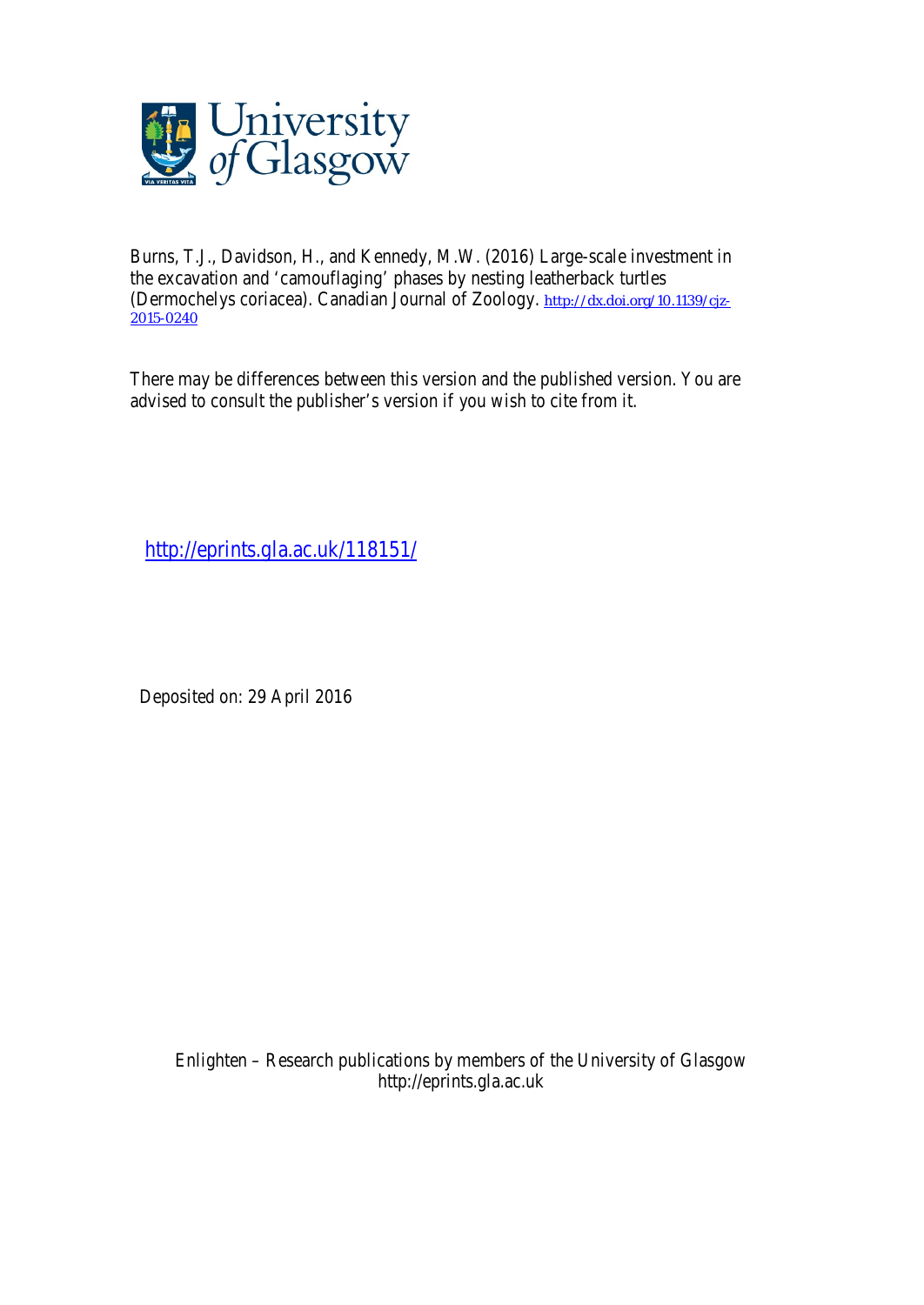# *Large-scale investment in the excavation and 'camouflaging' phases by*

# *nesting leatherback turtles (Dermochelys coriacea)*

T. J. Burns, H. Davidson and M.W. Kennedy\*

Institute of Biodiversity, Animal Health and Comparative Medicine, College of Medical Veterinary and Life Sciences, Graham Kerr Building, University of Glasgow, Glasgow G12 8QQ, Scotland, UK

\* Corresponding author. Tel.: (+44) 01413305819, email address: malcolm.kennedy@glasgow.ac.uk

Thomas J. Burns, email: tomb-09@hotmail.co.uk

Hannah Davidson, email: hannadavidson1994@gmail.com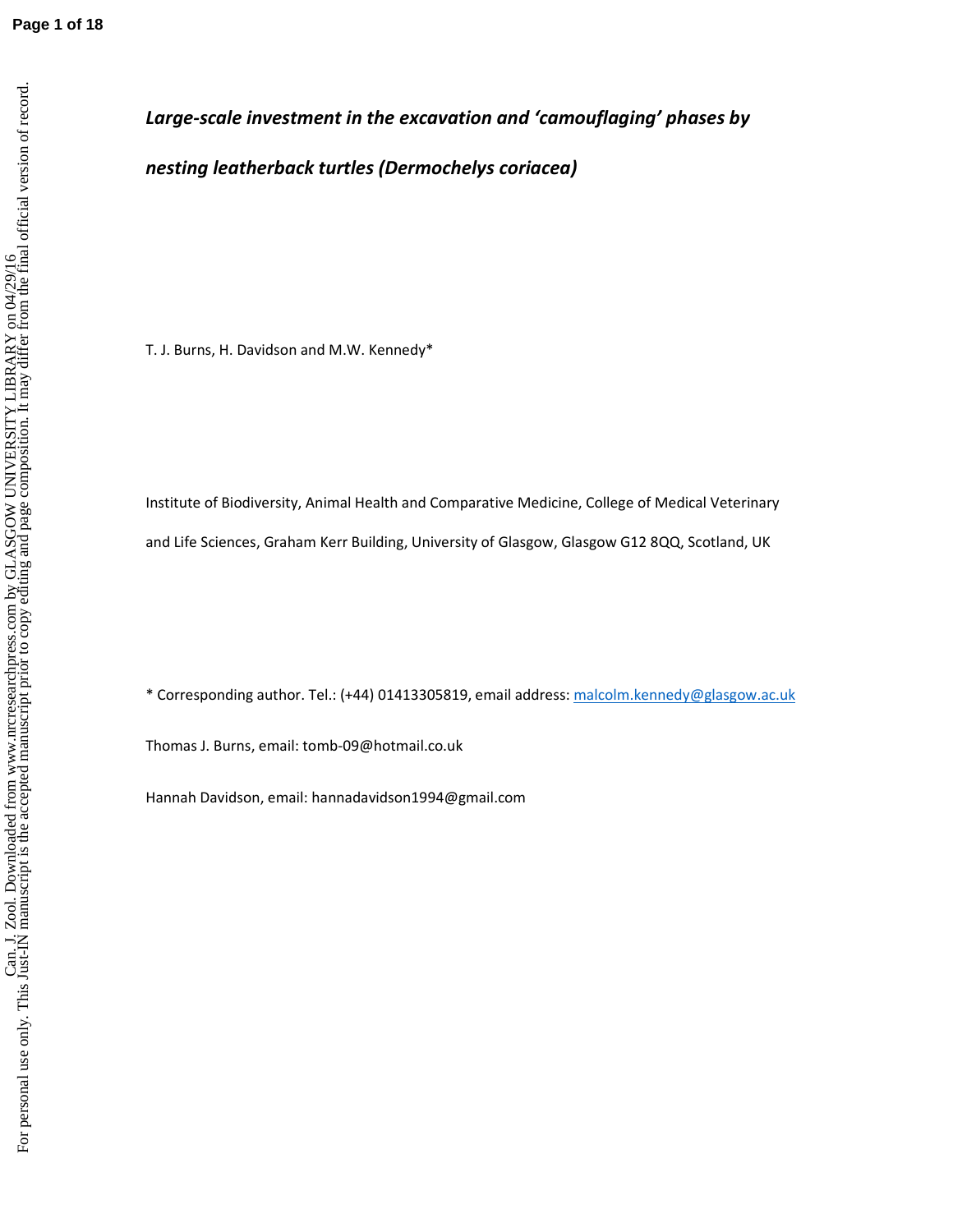# *Large-scale investment in the excavation and 'camouflaging' phases by nesting leatherback turtles*

# *(Dermochelys coriacea)*

#### T. J. Burns, H. Davidson and M.W. Kennedy

# **Abstract**

Nesting female leatherback turtles, *Dermochelys coriacea* Vandelli, 1761, are ungainly and vulnerable to predation, stranding and physiological stress, dangers encountered repeatedly in a nesting season. Minimising these risks must be balanced against optimising investment in nest site selection, excavation, re-filling, and concealment of their egg clutches. We investigated the relative investment in the different phases of nesting in leatherback turtles by recording the duration of, and respiratory frequency during, each phase. Nest excavation and the final sand scattering (usually termed 'camouflage' or 'disguise') phases were the longest in duration. By combining the relative durations of nesting phases with literature estimates of oxygen consumption, we found that these may be the most expensive phases energetically, sand scattering in particular. Leatherback turtles follow convoluted paths during the sand scattering phase, which were mapped and measured. They disturb large areas (mean 30.3  $\pm$  11.1 m<sup>2</sup>, maximum 57 m<sup>2</sup>), the centroids of which were always offset from the nest itself. Interestingly, in none of 26 nestings observed did the centre line of females move over the nest itself. Nesting leatherbacks therefore invest heavily in obscuring the egg clutch, and the pattern of their movements in doing so suggests decoy behaviour.

#### **Keywords**

*Dermochelys coriacea,* leatherback turtles, phase durations, respiration rates, nest disguise, reproductive investment.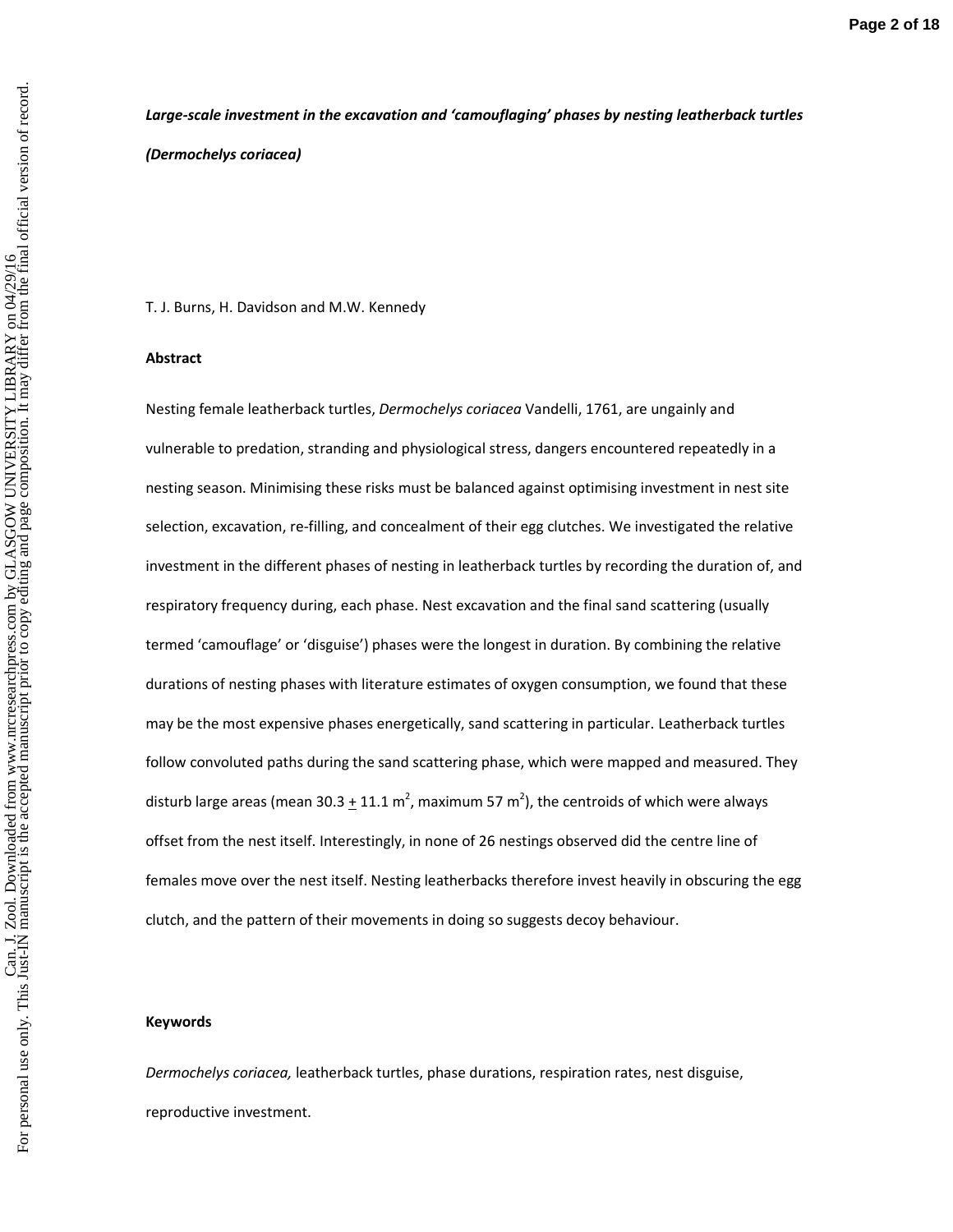**Introduction** 

Sea turtle eggs are unattended after laying and are susceptible to threats that include flooding by the incoming tide, rising water table, exposure by sand erosion, and predation (Welicky et al. 2012). Selection of a suitable nest site, construction and refilling of a protective nest cavity conducive to embryonic development and subsequent escape by hatchlings will all be key factors for reproductive success. Females are themselves vulnerable to hazards such as stranding (Ikaran 2013), predation (Troeng 2000; Troeng et al. 2007), dehydration and other physiological stressors, all of which will increase with the duration of the nesting process. An improved understanding of the investment in time and energy in the various nesting phases could be informative of the selective forces involved in balancing nesting success and maternal survival.

There have been several descriptive accounts of the nesting behaviours of sea turtles (Deraniyagala 1939; Hendrickson 1958; Carr and Ogren 1960; Pritchard 1971;Hailman and Elowson 1992), which have been divided into sequential phases of 'body-pitting', excavation, oviposition, refilling, then a final sand scattering phase usually taken to function to disguise or camouflage the nest. However, there remains little quantitative detail of the nesting process with which to compare different populations or species, and to estimate the relative importance to fitness of different nesting phases. The duration of nesting phases has been measured for several species of sea turtle including the subject of this paper, leatherback turtles *Dermochelys coriacea* Vandelli, 1761 (Eckert and Eckert 1985; Reina et al. 2002).

We report a quantitative analysis of the behaviour and respiration frequency of leatherback turtles during nesting under conditions of minimal disturbance. We included phases not previously distinguished for this species, namely 'prospecting', and we discriminate refilling from sand scattering. Furthermore, we carried out a detailed examination of the movements during sand scattering. This analysis allowed us to estimate the relative temporal and energetic investment in all nesting phases. The findings indicate an unexpected degree of investment in the sand scattering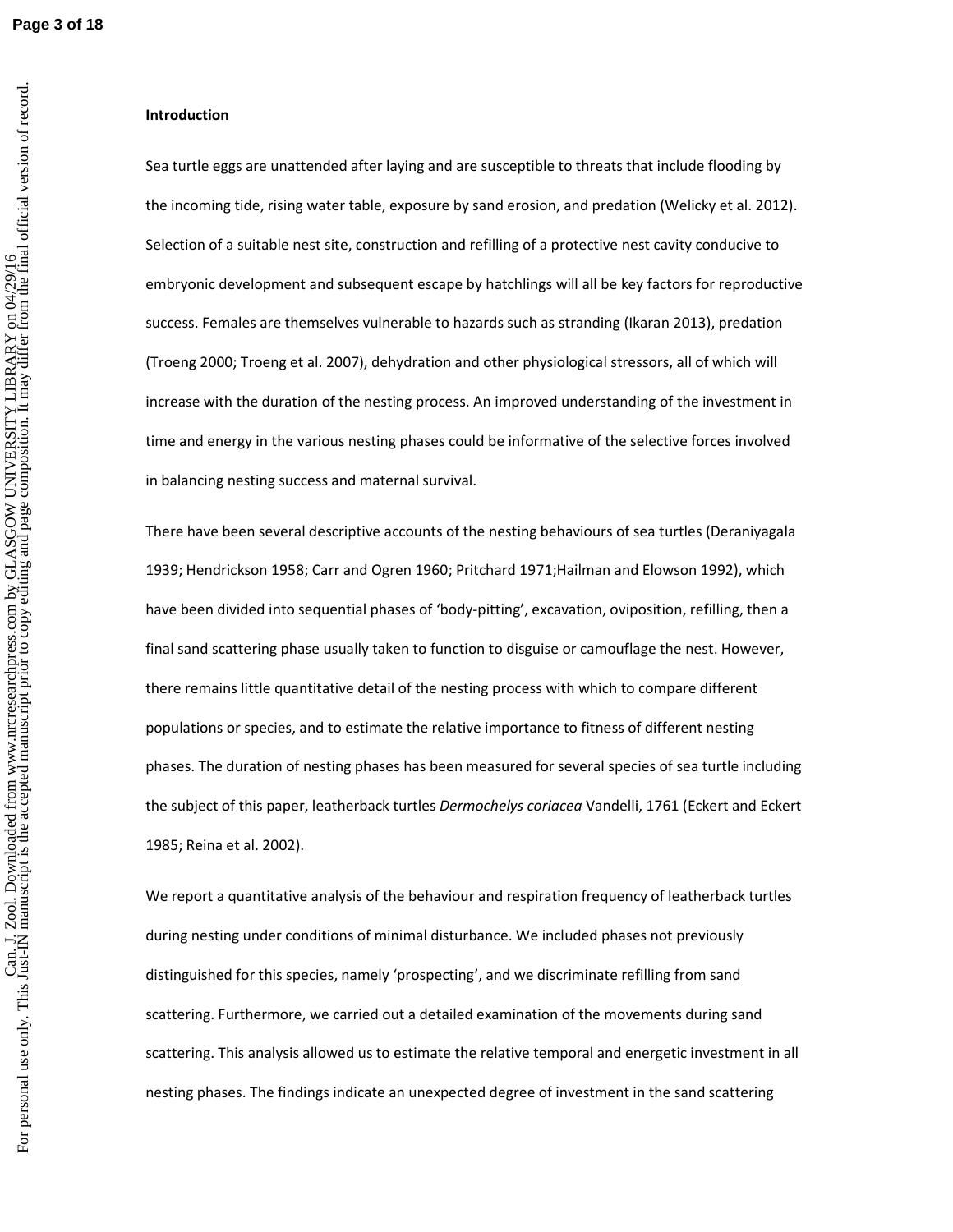phase, exceeding even the high relative investment in nest excavation. Our examination of the movements made during the sand scattering phase poses new questions about its function.

# **Materials and methods**

#### **Study area**

Fieldwork was carried out at Fishing Pond beach (approximately 10.58° N, 61.02° W) on the East coast of Trinidad. During the study seasons Fishing Pond was one of three protected beaches on the island, it receives high densities of nesting female leatherbacks, and there was no tourist disturbance during our observations. Tagging is carried out on the beach, but none of our observations involved turtles so-disturbed. Beach visits were made on a regular basis from mid-June through to mid-August 2012, 2013 and 2014 during the hours 8 pm– 1 am.

#### **Nesting phases**

Discrimination of nesting behavioural phases was modified from previous publications (Hendrickson 1958; Carr and Ogren 1959, 1960; Pritchard 1971; see also Burns et al. 2015). Eight phases were defined and will be referred to as follows: 1 - approach (movement from surf to upper beach); 2 prospecting (movement within the nesting area of the upper beach to select a nest site, sometimes involving beginning of body-pitting but then rejection of site and movement elsewhere); 3 - bodypitting (preparation of the nest site for excavation); 4 - excavation of the nest chamber; 5 – egg laying; 6 - refilling the nest cavity; 7 - sand scattering (usually termed nest 'camouflaging' or 'disguising' in the literature); 8 - return to the sea (see Supplementary Data Table S1 for full definitions and descriptions used). The first and last of these are clearly dependent on tide and distance to the sea, but they nevertheless involve physiological effort. We use the term 'sand scattering' as less presumptive than the usual terms.

#### **Respiratory frequency**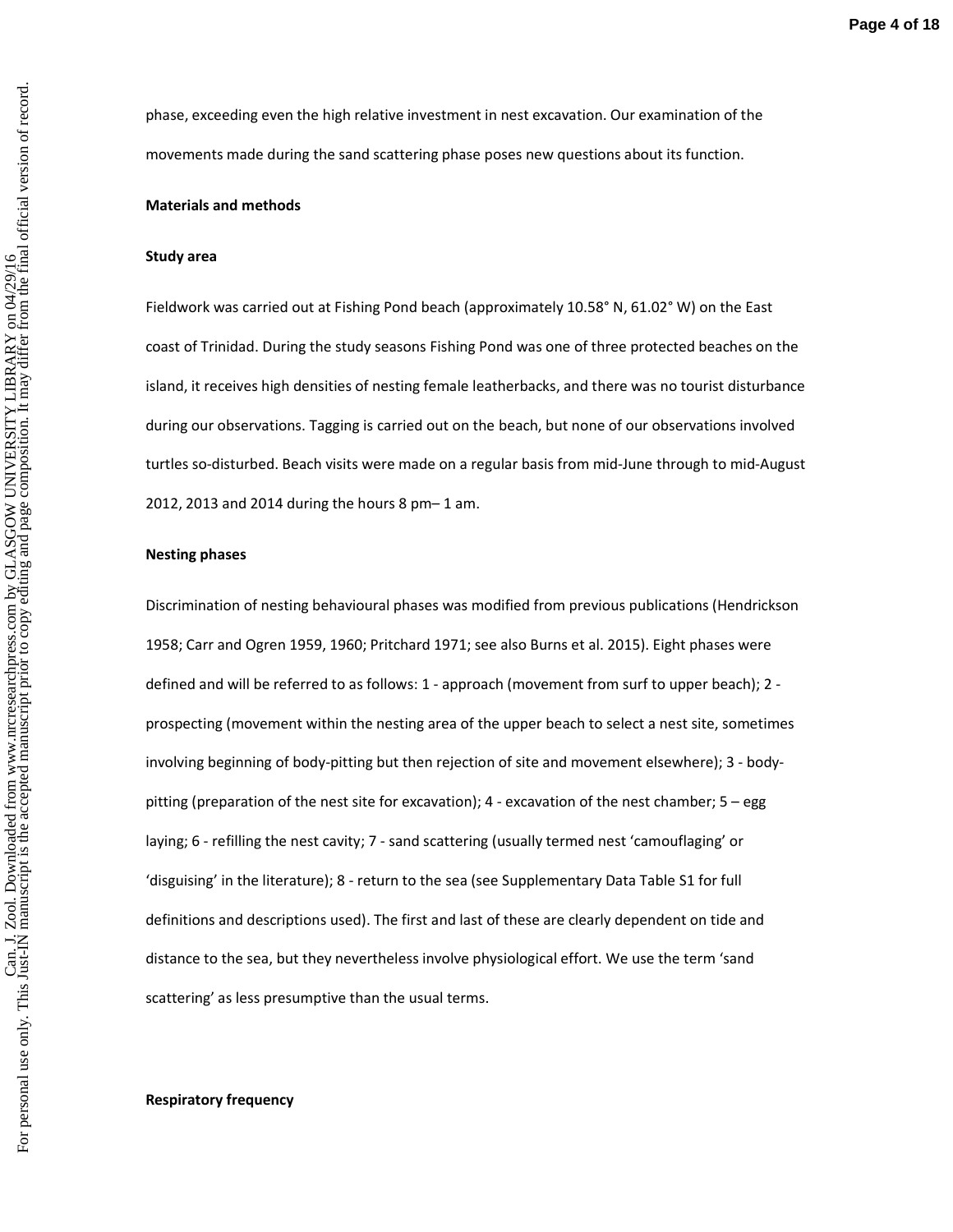An observer positioned to the side of a turtle's head used the sound of exhalation/inhalation and observed movements of the turtle's head and mouth to record each breath. Breathing intervals presented are from the beginning of an exhalation to the beginning of the next. Dim red light was used to illuminate the turtle's head when ambient light was insufficient. Stopwatch readings were taken at the time of each breath.

#### **Estimated oxygen consumption**

Oxygen consumption during each phase of nesting was estimated using published values obtained during different beach activities (Paladino et al. 1990, 1996) combined with our recorded values for relative temporal investment in each nesting phase (using values only from individuals for which all nesting phases were timed, *n* = 21).

#### **Sand scattering pathways and area disturbed**

Markers were placed to indicate nest positions and to delineate the edges of visibly disturbed areas of sand and path of the turtle. Sketches taken during sand scattering were later scaled using tape measurements taken after a turtle had returned to the sea. Methods of sketching differed between years; in 2012 (*n* = 9), paths were marked using a continuous curved line; in 2014 (*n* = 17), paths were marked with straight lines between each position at which the turtle stopped to scatter sand. Scaled drawings were scanned and image files were analysed using ImageJ 1.46 software (http://imagej.nih.gov/ij/) to determine areas, distances, and the centroid of the disturbed area.

# **Data analysis and presentation**

Statistical procedures were carried out using R software (http://www.r-project.org) unless otherwise stated. Repeated measures analysis of variance (ANOVA, 'aov' function) were used to examine differences in the duration of different phases of nesting. Behavioural phases were set as categorical fixed effects and individual as a random effect. Post hoc tests were performed in the form of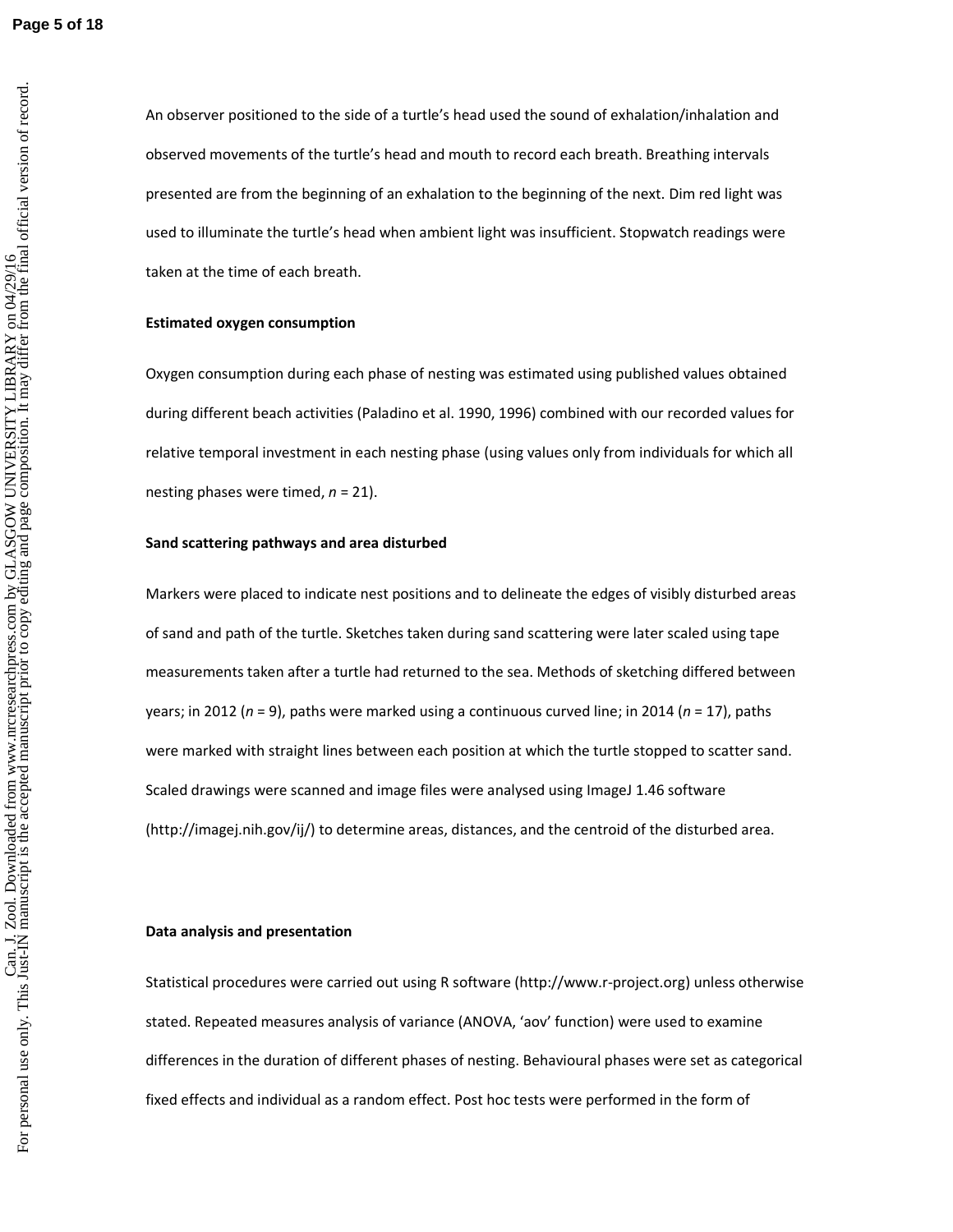pairwise comparisons with a Tukey adjustment (lsmeans package), to compare between phases. The same method was also used to examine variation in intervals between breaths for different nesting phases. All graphing and curve fitting was carried out using Microcal ORIGIN software.

# **Results**

#### **Nesting phase durations**

Durations of nesting phases were recorded for a total of 34 individuals, for 21 of which the entire nesting process was observed. The mean  $(+)$  SD) time for the entire nesting process was 100.7  $\pm$  12.8 mins (range=72.5 to 124.5 mins, *n*=21), of which excavation and sand scattering stood out as being the longest phases (ANOVA,  $p < 0.0001$ , df = 139 and  $n = 21$  for each in pairwise comparison with remaining phases) with means of  $23.2 \pm 7.3$  and  $28.1 \pm 7.8$  mins, respectively (Figure 1). On average, they together comprised over half of the overall nesting duration, with sand scattering found to be significantly longer in duration than excavation (ANOVA, *p* = 0.0077, df = 139, *n* = 21). Nest site selection behaviour (prospecting) durations varied considerably between individuals arriving in the nesting zones of the beach, ranging from 0 to 25 minutes (*n*=22) and constituting 0 to 17.0% of total nesting time (*n*=21); only the excavation and sand scattering phases had a greater variance in duration and proportion of the overall nesting period.

# **Respiratory frequency**

Breathing frequency during each nesting phase was recorded for six individuals, all of which showed an irregular pattern, with continuous fluctuations in the interval between breaths throughout the nesting process (see Figure 2A for a typical case and Figure S1A to F for all the observations made). There were no statistically significant differences in the intervals between breaths during the approach, prospecting, body pitting, excavation, sand scattering, and return to sea phases (ANOVA,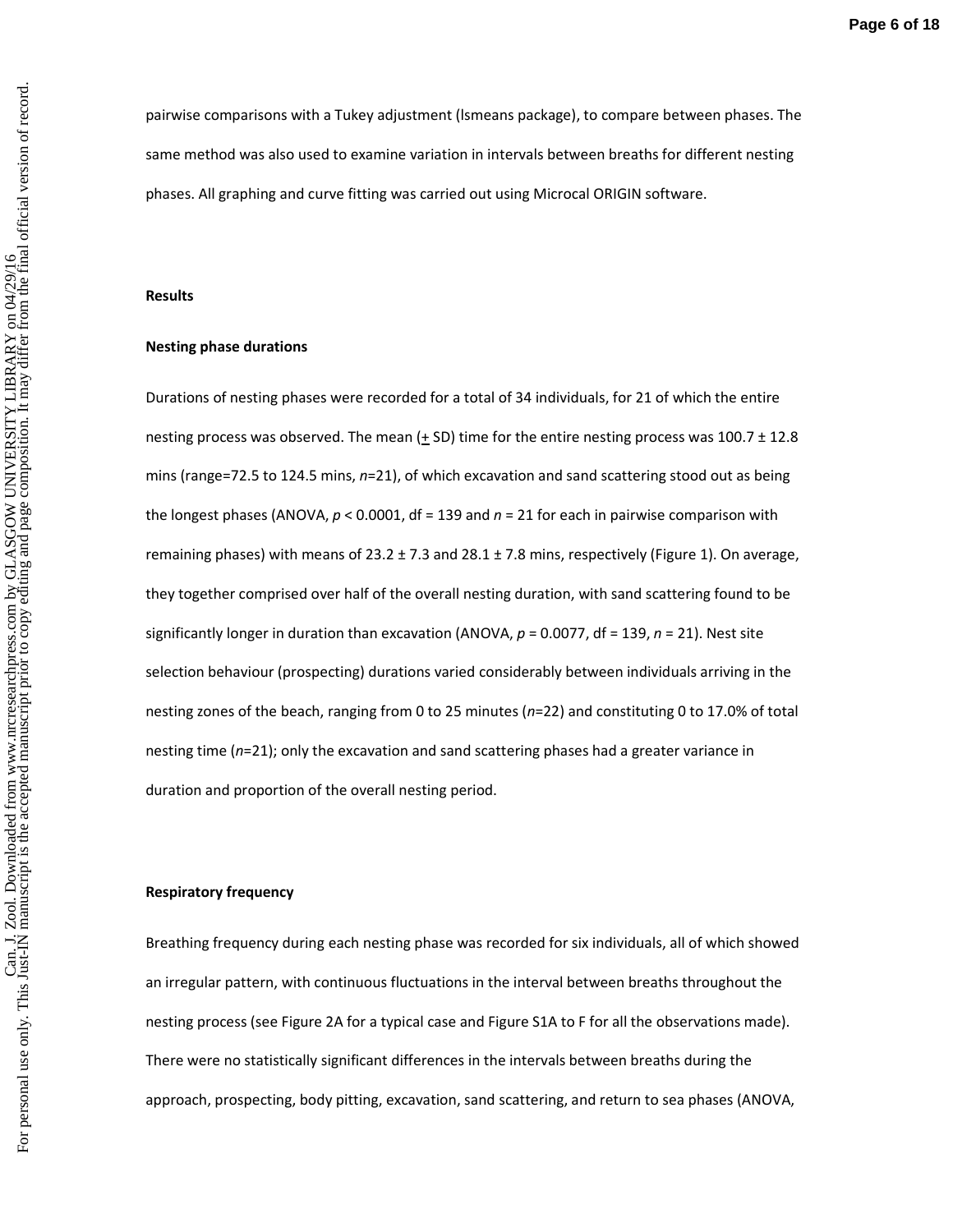*p* > 0.05 for all pairwise comparisons , *n* = 6 individuals, df = 25). The laying phase exhibited by far the lowest breathing frequency (ANOVA, *p* < 0.02 for all pairwise comparisons, *n* = 6, df =25) with a mean of 2.3 breaths per minute (range = 1.6 - 3.1 breaths/min) (Figure 2B).

# **Estimated oxygen consumption**

Assuming published measurements for oxygen consumption by leatherbacks on land while at rest or exercising are reasonable relative estimates of physiological effort (Paladino et al. 1990, 1996), comparative estimates of oxygen consumption between nesting behavioural phases again emphasised the high relative investment by nesting females in the excavation and sand scattering phases (Table 1).

## **Sand scattering pathways and disturbed area**

Paths travelled during sand scattering, and the size of the disturbed area, were mapped for 26 females (Figure S2). This phase involves periodic movements between stops at which turtles scatter sand and then move on often in a different direction to a new sand scattering station. See Table 2 for total distances travelled, areas disturbed, and displacements between the centroid of disturbed areas and nest positions. Notably, no individual was found to circumnavigate or directly cross over the nest itself, the nest position was always considerably offset from the centroid of the disturbed area (Table 2, Figure S2), and in only three cases did a female closely approach the nest. As detailed in Table 2, disturbed areas were up to 57  $m^2$  in extent, and the distance between the centroid and the nest was up to 5 m.

#### **Discussion**

In this study we investigated the relative temporal and physiological commitments by leatherback turtles in the different phases of nesting. We found that the nest excavation and the sand scattering phases are longest in duration (Figure 1) and potentially the most energetically expensive (Table 1). A high degree of investment into the sand-scattering phase is clear, and the more surprising given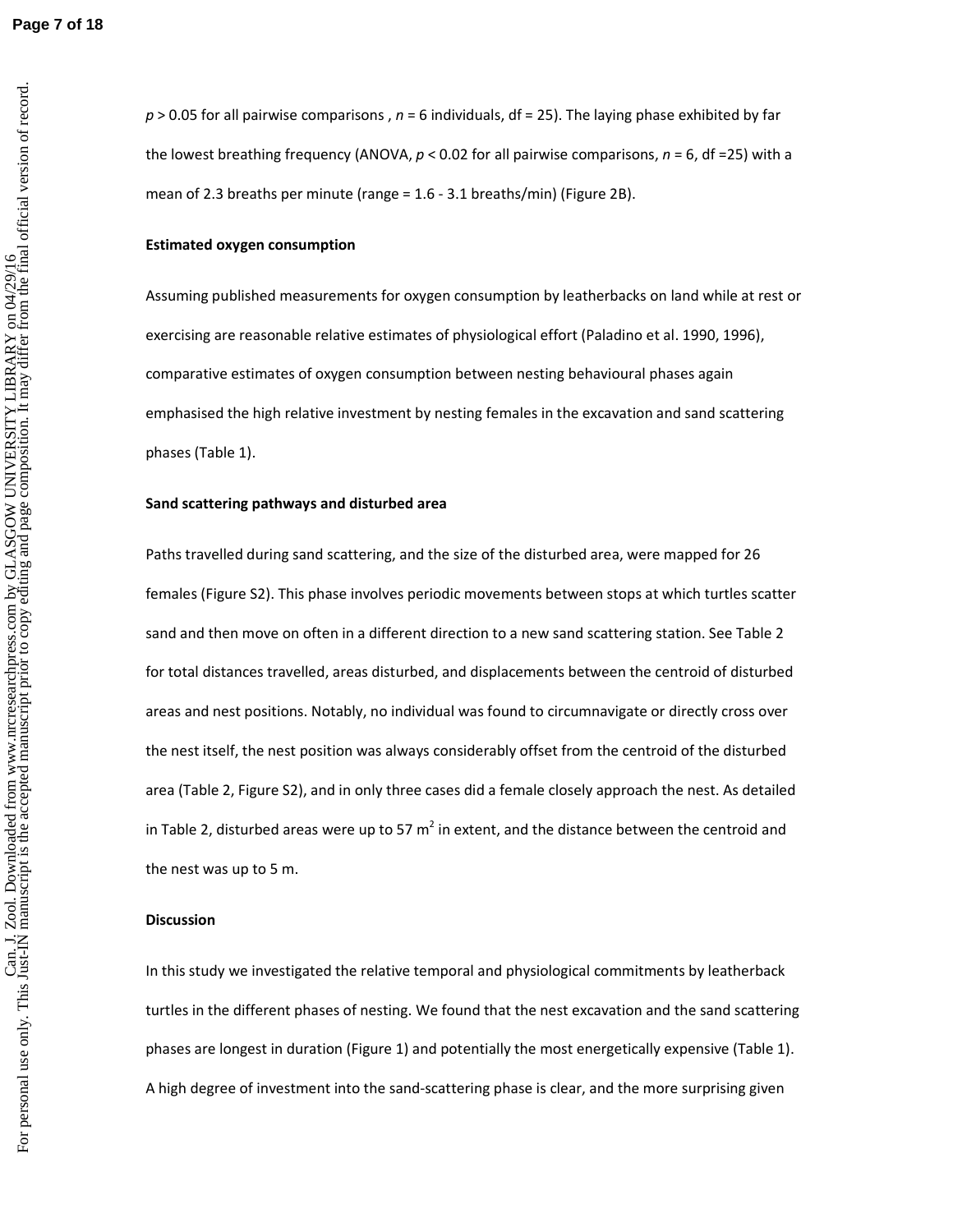that the females may be physiologically stressed at the end of a prolonged sojourn on land yet remain active rather than return promptly to the sea. Our mapping of movements during sand scattering is to our knowledge the first time this has been done for any species of sea turtle, and revealed a counter-intuitive pattern of movements.

Excavation and sand scattering phases together comprised on average more than half the total time on land. Large scale investment is perhaps unsurprising given the need to excavate a cavity that will be the environment in which eggs must be safe to develop, and from which hatchlings must escape. But that an equivalent or even greater proportion of the time is spent scattering sand after the nest cavity has been re-filled is surprising. With regard to the refilling and sand scattering phases, our separation of them proved crucial to appreciating their separate contributions to the overall nesting effort. A comparison between our findings and those of other studies is given in Table S2.

We found no significant differences in the respiratory frequency between nesting phases, with the exception of laying. A potential limitation to our technique is that, while there may be no change in respiratory frequency, the volume of air inhaled in each breath may vary, which has been demonstrated in leatherbacks during nesting (Lutcavage et al. 1990; Paladino et al. 1996; Cook and Forest 2005). A further consideration is the potential for a degree of anaerobic metabolism that may influence the use of respiratory frequency as a proxy measure of energy expenditure. This could potentially lead to an underestimate of energy expenditure in phases in which it occurs, followed by an overestimate in subsequent phases when increased ventilation may be required to compensate. However, the results of a previous study examining respiratory physiology suggest anaerobic respiration is not heavily utilised during nesting (Paladino et al. 1996). If one accepts previously published oxygen consumption rates of leatherbacks (Paladino et al. 1990, 1996), measured during moving on the beach, excavating, and laying, as being workable approximations for undisturbed turtles, then the relative scale of investment in sand scattering is further emphasised (Table 1).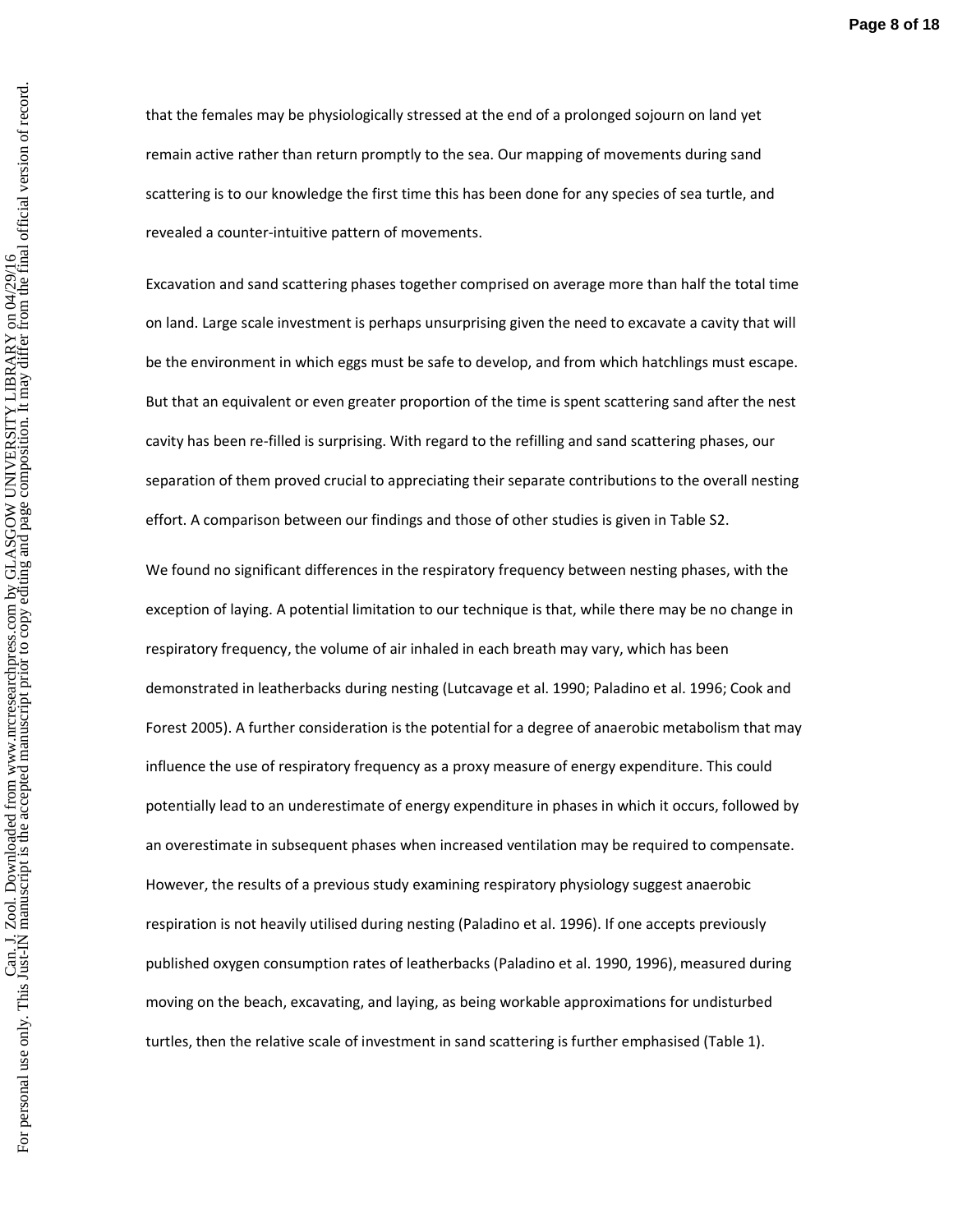No previous studies have recorded breathing rates continuously throughout nesting of a sea turtle, though a significant drop in the respiratory frequency during laying has been noted before. Lutcavage et al. (1990), reported a mean respiratory frequency of 2.3 breaths/minute, and Cook and Forrest (2005) reported the rate of production of exhale/inhale sounds during the laying phase as being on average just below two breaths/minute. Interestingly, Cook and Forrest (2005) noted that although the rate of exhale/inhale sounds remained fairly constant between the 'covering' (refilling) and 'camouflaging' (sand scattering) phases, the duration of these sounds significantly increased. This suggests that in addition to the rate, the duration of breathing events could be important to record when using non-contact methods of measuring respiration frequency.

The sand scattering phase is variously termed 'camouflaging' and 'disguise' in the literature. While these terms reflect reasonable deductions, there is little if any formal evidence that it performs this function. Other than simply disguising the position of the nest against visual location by predators, it may also act to disperse any associated odour from the mother, the eggs or cloacal fluids as further defence against detection by nest predators or parasites. In our mapping of the paths taken by females during sand scattering we found that the females move up to 9m from the nest site and disturb an area of up to 57 m<sup>2</sup> (Table 2). Perhaps more significantly, the area disturbed was never centred on the nest hole, the centroids being significantly displaced from the nest, and the females rarely approached the nest itself (Table 2; Figure S2). This could be due to an inability to navigate circumferentially around the nest, but it would be consistent with decoy behaviour to distract predators from localising the nest by simple centring of a circular disturbed area either visually, tactilely, or by smell. However, offsetting of the disturbed area would not be consistent with the hypothesis that sand scattering contributes to optimising the temperature and moisture levels of the sand in the immediate proximity of the nest (Miller 1997).

No previous studies have discriminated or measured the prospecting stage of nesting for leatherbacks, yet the choice of nest site is crucial to reproductive success (Caut et al. 2006). The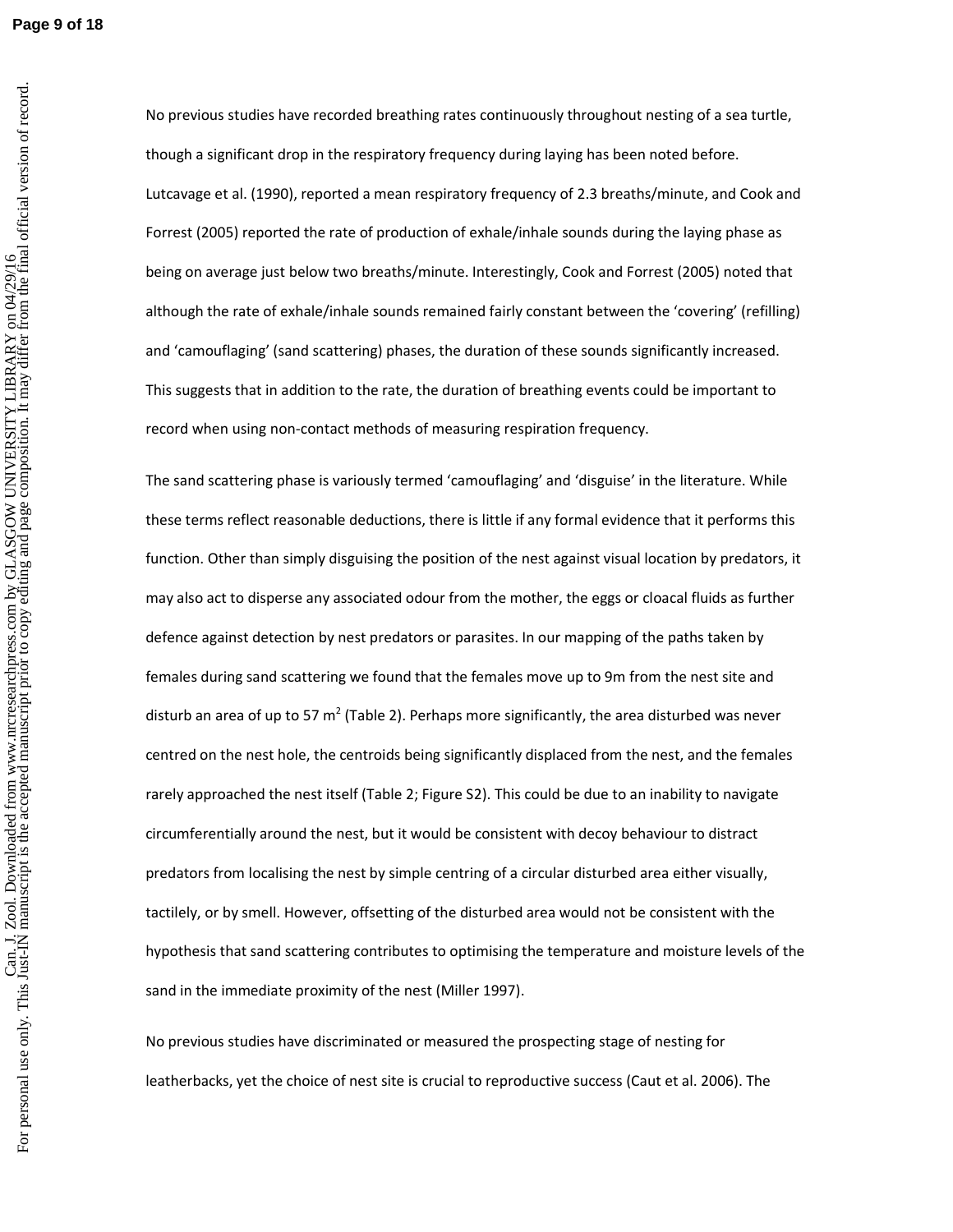literature refers little, if at all, to this behaviour; it is variously disregarded (Carr and Ogren 1959), not referred to (Pritchard 1971; Reina et al. 2002), or noted but not distinguished from other phases (Eckert and Eckert 1985). We observed, for instance, that initial nesting attempts were abandoned because of nearby surface obstructions, or those encountered during digging, prolonging site selection and time on land, although abandonments were often observed with no obvious impediment (to a human). Ensuring safety of the clutch from disturbance, flooding, and provision of a suitable nest environment, are clearly crucial, and the incubation temperatures of clutches determines the gender of hatchlings in sea turtles (Standora and Spotila 1985). The need for prospecting is therefore likely to vary considerably between nesting beaches that differ in topography and/or sand quality, both of which may change during a nesting season.

Our findings have both evolutionary and ecological implications. Quantitative analysis of the leatherback nesting process should allow direct comparisons with other populations or species of sea turtle. For instance, how does allocation of resources to nesting phases vary between populations or species? What are the selective forces that govern this variation? Could the absolute and relative durations of nesting phases be affected by disturbance, such as tourist activity or predator presence around a nesting female (as shown for both loggerhead *Caretta caretta* L., 1758 (Johnson et al. 1996) and green turtles, *Chelonia mydas* L., 1758 (Mendonça et al. 2010)), or the proximity of noise, lights, and buildings? Are phase durations density-dependent - that is, if a beach is heavily nested, resulting in interactions between turtles, will the relative lengths of phases alter? For the moment, examination of the details of nesting by marine turtles, and how they vary between and within species, could inform on the selective forces that have shaped the evolution of instinctive nesting behaviours. In particular, the importance of disguising the nest site, and what cues for predators or parasites they may be attempting to disrupt.

#### **Acknowledgements**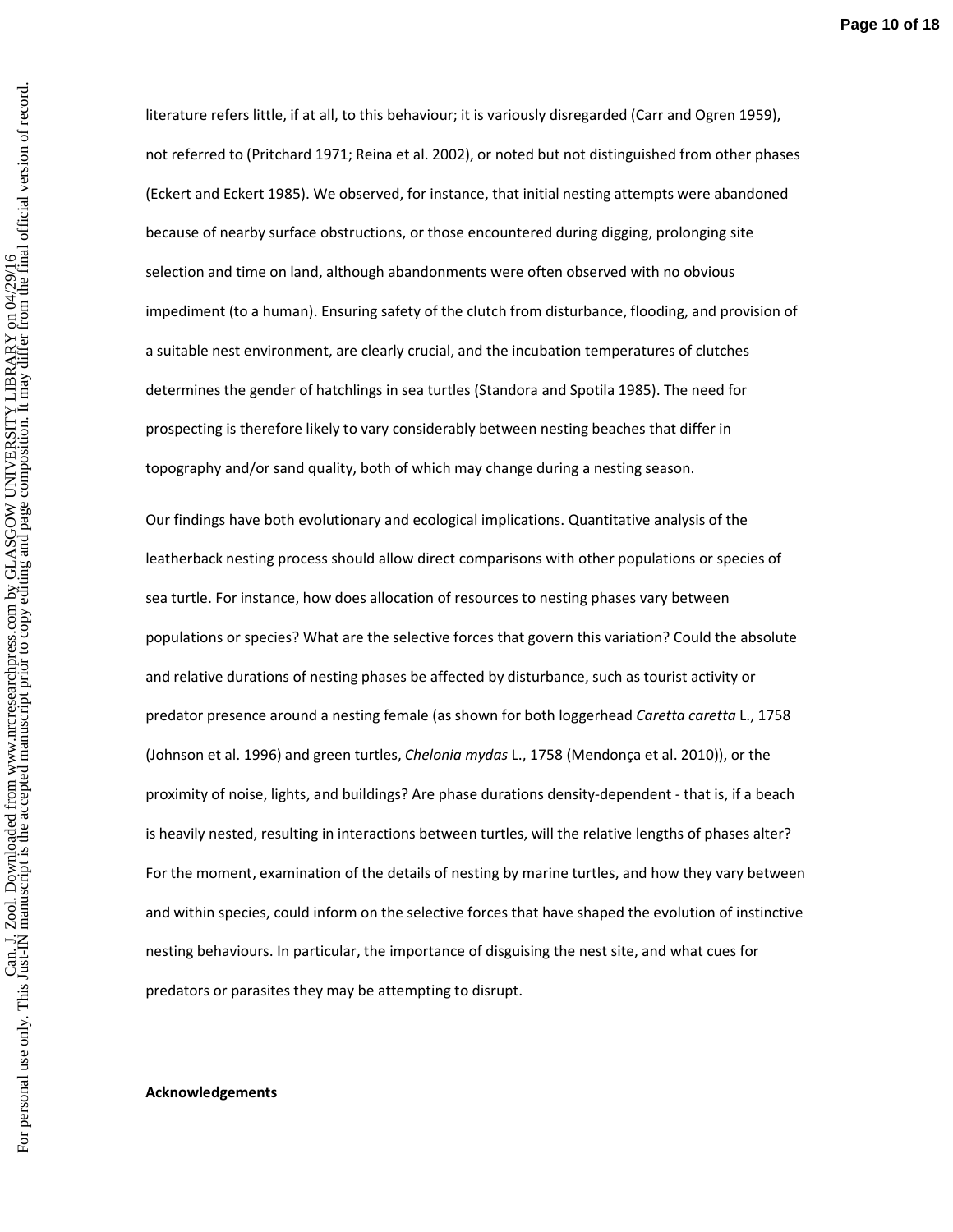We are indebted to the Fishing Pond Turtle Conservation Group, Trinidad, and all the members of the tagging and patrolling team at Fishing Pond Village, especially to Sookraj Persad for accompanying us throughout and for passing on his considerable experience on leatherback turtle nesting, Roisin Lyle-Collins and other members of the Glasgow University expeditions to Trinidad 2012, 2013 and 2014 for assistance in the field, and the Wildlife Section of the Government of Trinidad and Tobago for allowing us access to Fishing Pond Beach. We are also grateful to Roger Downie for his comments on an early draft. The field research was supported by the Carnegie Trust for the Universities of Scotland.

# **References**

Burns, T.J., McCafferty, D.J. and Kennedy, M.W. 2015. Core and body surface temperatures of nesting leatherback turtles (*Dermochelys coriacea*). J. Therm. Biol. 51: 15-22.

Carr, A. and Ogren, L. 1959. The ecology and migrations of sea turtles. 3. Dermochelys in Costa Rica. Am. Mus. Novit. No. 1958: 1-29.

Carr, A. and Ogren, L. 1960. The ecology and migrations of sea turtles, 4. The green turtle in the Caribbean Sea. Bull. Am. Mus. Nat. Hist. 12 (1): 1-48.

Caut, S., Guirlet, E., Jouquet, P. and Girondot, M. 2006. Influence of nest location and yolkless eggs on the hatching success of leatherback turtle clutches in French Guiana. Can. J. Zool. 84: 908-915.

Cook, S.I. and Forrest, T.G. 2005. Sounds produced by nesting leatherback sea turtles (*Dermochelys coriacea*). Herpetol. Rev. 36 (4): 387-390.

Deraniyagala, P.E.P. 1939. The tetrapod reptiles of Ceylon. Columbo: 37-102.

Eckert, K.L. and Eckert, S.A. 1985. Tagging and nesting research of leatherback sea turtles (Dermochelys coriacea) on Sandy Point, St. Croix, U.S. Virgin Islands. Annual report to the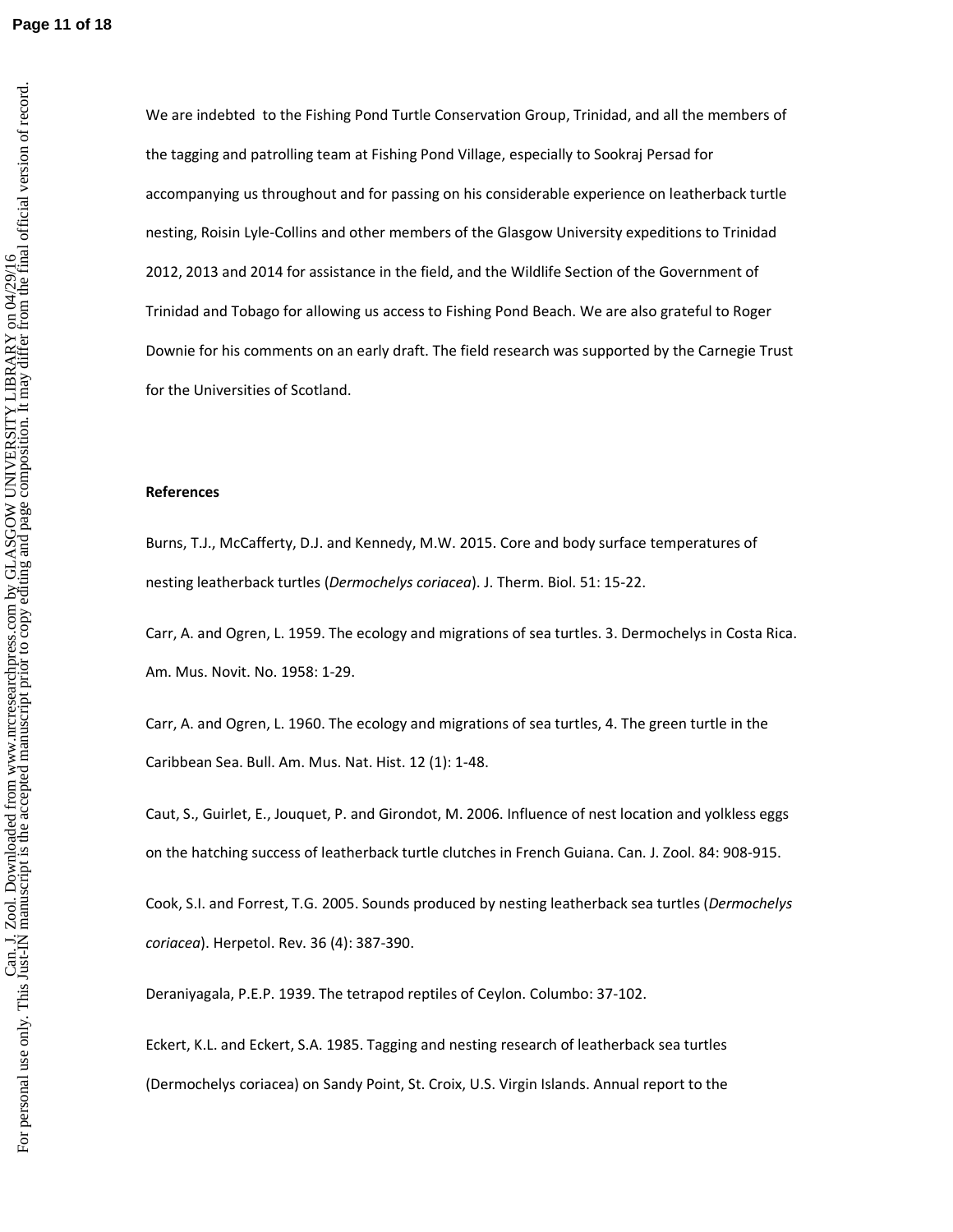Department of the Interior, U.S. Fish and Wildlife Service. USFWS Ref. MIN 54-8680431. Washington DC.

Hailman, J.P. and Elowson, A.M. 1992. Ethogram of the nesting Female loggerhead (*Caretta caretta*). Herpetologica, 48 (1): 1-30.

Hendrickson, J. R. 1958. The green sea turtle, Chelonia mydas (Linn.) in Malaya and Sarawak. Proc. Zool. Soc. Lond. 130: 455-535.

Ikaran, M. 2013. Habitat alteration and mortality of adult leatherback turtles in Gabon, Central Africa. Munibe Monographs. Nature Series. 1: 61-64.

Johnson, S.A., Bjorndal, K.A. and Bolten, A.B. 1996. Effects of organized turtle watches on loggerhead (*Caretta caretta*) nesting behavior and hatchling production in Florida. Conserv. Biol. 10(2): 570-577.

Lutcavage, M.E., Bushnell, P.G. and Jones, D.R. 1990. Oxygen transport in the leatherback sea turtle *Dermochelys coriacea*. Physiol. Zool. 63 (5): 1012-1024.

Mendonça, V.M., Al Saady, S., Al Kiyumi, A. and Erzini, K. 2010. Interactions between green turtles (*Chelonia mydas*) and foxes (*Vulpes vulpes arabica, V. rueppellii sabaea,* and *V. cana*) on turtle nesting grounds in the Northwestern Indian Ocean: Impacts of the Fox. Zool. Stud. 49 (4): 437-452.

Miller, J. D. 1997. Reproduction in Sea Turtles. In The Biology of Sea Turtles Volume 1. Edited by P.L. Lutz and J.A. Musick. CRC Press, Boca Raton, Flor, pp. 51-81.

Paladino, F.V., O'Connor, M.P. and Spotila, J.R. 1990. Metabolism of leatherback turtles,

gigantothermy, and the thermoregulation of dinosaurs. Nature, 344 (1): 858-860.

Paladino, F.V., Spotila, J.R., O'Connor, M.P. and Gatten, R.E. 1996. Respiratory physiology of adult leatherback turtles (*Dermochelys coriacea*) while nesting on land. Chelonian Conserv. Biol. 2 (2): 223- 229.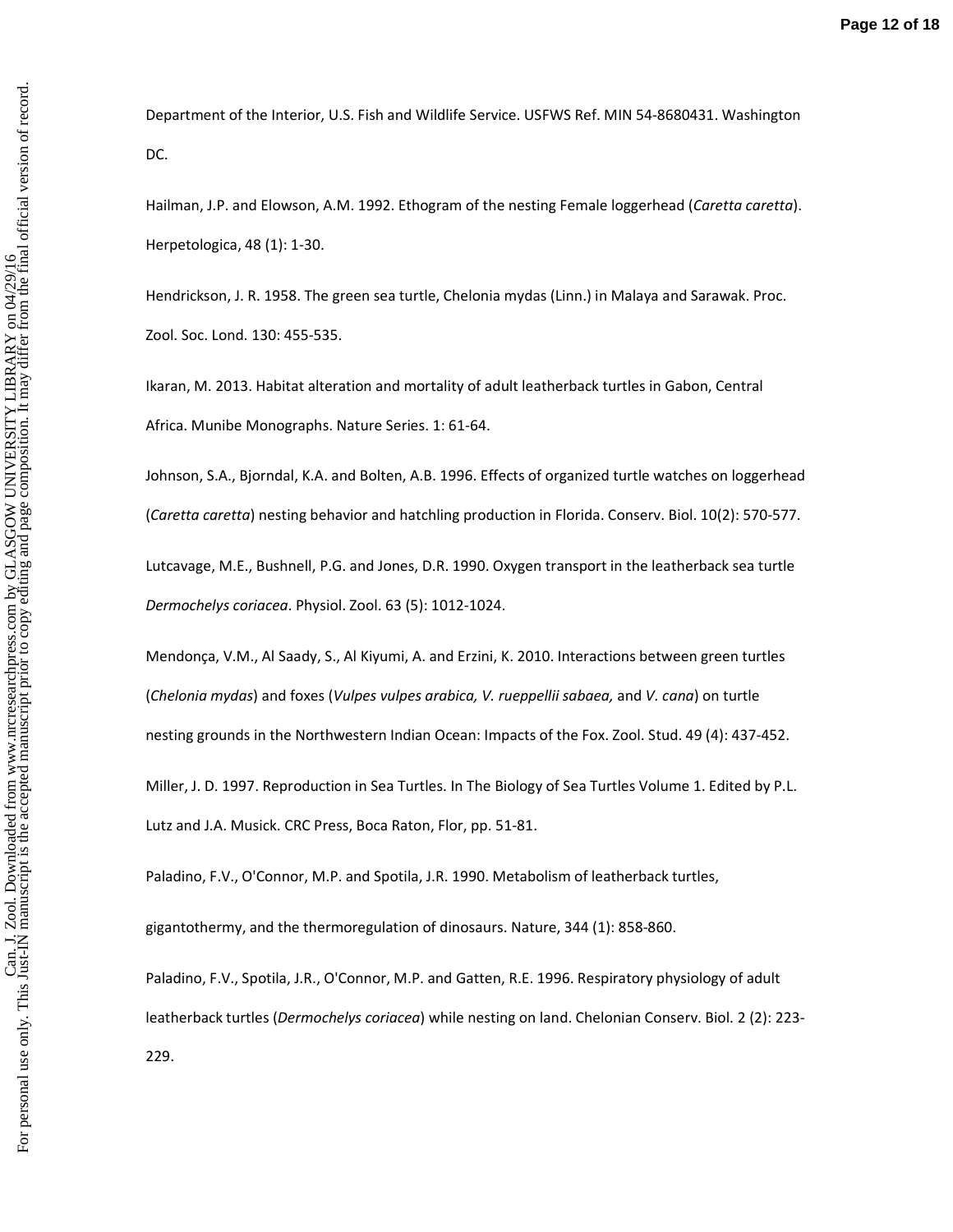Pritchard, P.C.H. 1971. The leatherback or leathery turtle Dermochelys coriacea. IUCN Monograph, 1 (1): 1-39.

Reina, R.D., Mayor, P.A, Spotila, J.R., Piedra, R. and Paladino, F.V. 2002. Nesting ecology of the leatherback turtle, *Dermochelys coriacea*, at Parque Nacional Marino Las Baulas, Costa Rica: 1988– 1989 to 1999–2000. Copeia, 3 (1): 653-664.

Standora, E.A. and Spotila, J.R. 1985. Temperature Dependent Sex Determination in Sea Turtles. Copeia, 3: 711-722.

Troëng, S. 2000. Predation of green (*Chelonia mydas*) and leatherback (*Dermochelys coriacea*) turtles by jaguars (*Panthera onca*) at Tortuguero National Park, Cost Rica. Chelonian Conserv. Biol. 3 (4): 751-753.

Troëng, S., Harrison, E., Evans, D., de Haro, A. and Vargas, E. 2007. Leatherback Turtle Nesting Trends and Threats at Tortuguero, Costa Rica. Chelonian Conserv. Biol. 6 (1): 117-122.

Welicky, R.L., Wyneken, J. and Noonburg, E.G. 2012. A retrospective analysis of sea turtle nest depredation patterns. J. Wildl. Manage. 76(2): 278-284.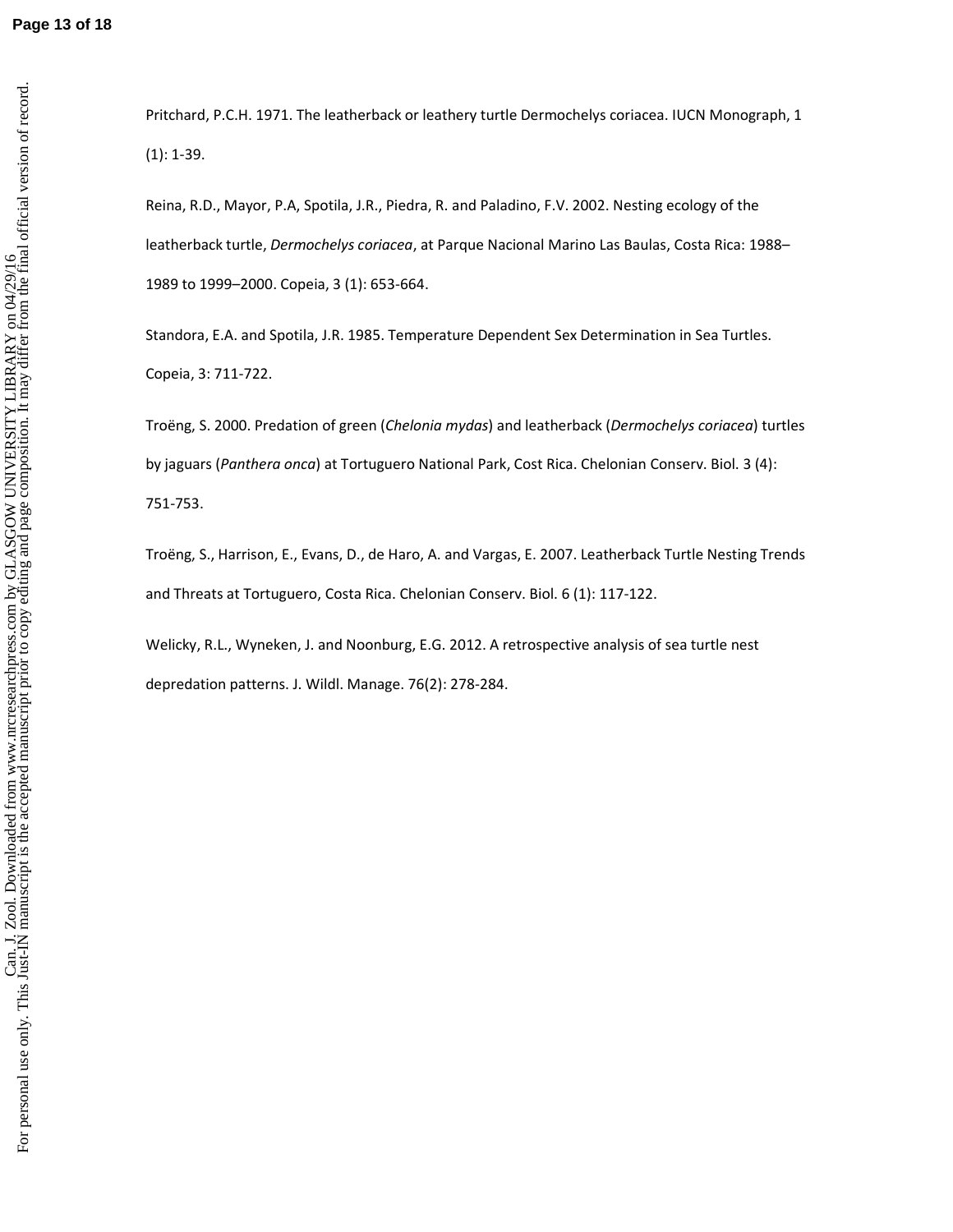**nesting phase<sup>a</sup> .**

| <b>Phase</b>      | % of total<br>nesting<br>duration | VO <sub>2</sub><br>(m10 <sub>2</sub> /kg/min) | $O2$ Use<br>(ml O <sub>2</sub> /kg) | <b>Proportion of overall</b><br>$O2$ use (%) |
|-------------------|-----------------------------------|-----------------------------------------------|-------------------------------------|----------------------------------------------|
| Approach          | 7.4                               | 2.6                                           | 19.1                                | 7.3                                          |
| Prospecting       | 7.1                               | 2.87                                          | 20.3                                | 7.8                                          |
| Body pitting      | 6.1                               | 2.87                                          | 17.7                                | 6.7                                          |
| <b>Excavation</b> | 23.5                              | 2.87                                          | 67.3                                | 25.9                                         |
| Laying            | 11.4                              | 0.87                                          | 9.9                                 | 3.8                                          |
| Refilling         | 10.9                              | 2.87                                          | 31.2                                | 11.9                                         |
| Sand scattering   | 28.9                              | 2.87                                          | 82.8                                | 31.7                                         |
| Return to sea     | 5.0                               | 2.6                                           | 12.9                                | 4.9                                          |
| <b>Total</b>      |                                   |                                               | 261.2                               |                                              |

<sup>a</sup>Calculated using VO<sub>2</sub> values from Paladino et al. (1996) for egg laying (0.87 ml O<sub>2</sub>/kg/min) and exercising (2.87 ml O<sub>2</sub>/kg/min), and values from Reina et al. (2002) (which they quote as calculated from Paladino et al. (1990)) for walking (2.6 ml O<sub>2</sub>/kg/min). We make the assumption here that these literature values for exercising approximate the active phases of the nesting process (prospecting, body pitting, excavation, refilling and sand scattering). The proportions of the total nesting duration taken up by each phase is based upon values from individuals for which durations of all nesting phases were known (*n* = 21). Data from 2012 and 2013 seasons, values displayed have been rounded to one decimal place.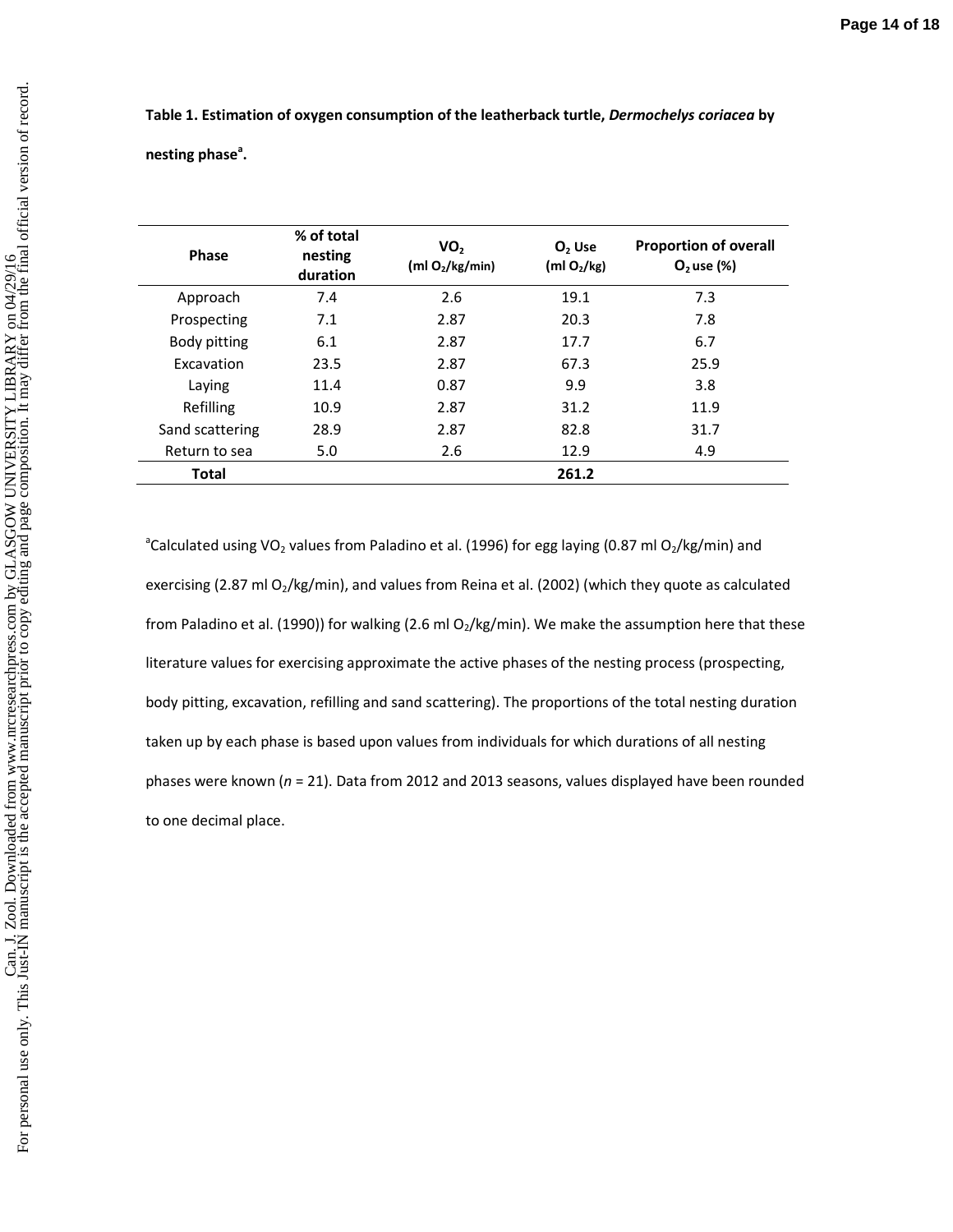# **Table 2. Distance parameters in the sand scattering phase of the leatherback turtle,** *Dermochelys*

*coriacea*, data gathered during the 2012 and 2014 seasons (*n* = 26; SD = standard deviation), see Figures S2A to Z for the sand scattering movement maps from which values were extracted.

| Parameter                                            | Mean $±$ SD     | Range        |
|------------------------------------------------------|-----------------|--------------|
| Total distance travelled (m)                         | $13.5 \pm 3.9$  | $7.2 - 23.7$ |
| Total area of disturbed sand $(m2)$                  | $30.3 \pm 11.1$ | $13 - 57.4$  |
| Nest distance from centroid of<br>disturbed area (m) | $3.1 \pm 0.9$   | $1.7 - 4.9$  |
| Maximum distance moved from<br>nest site (m)         | $5.9 \pm 1.8$   | $3.6 - 9.7$  |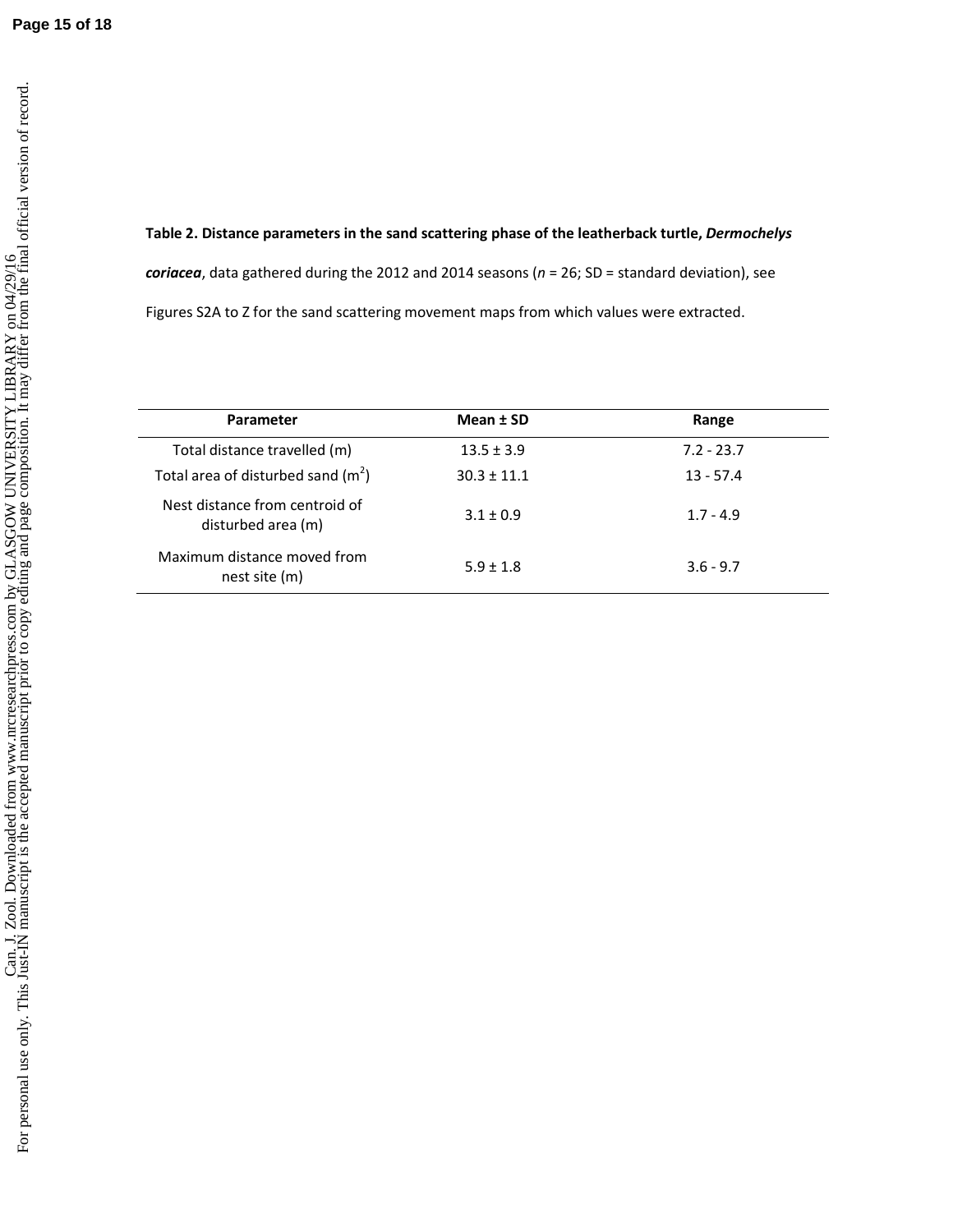## **Figure 1. Duration of nesting phases of leatherback turtles,** *Dermochelys coriacea***.** Box and whisker

plots of measurements of complete phases observed (mean (\*), median (horizontal line in the boxes), box boundaries are 25 and 75 percentiles (Q1 and Q3, respectively), and range (bars)). Sample sizes as indicated above plot for each phase. See Materials and Methods and ESM Table S2 for detailed descriptions of the phases. Data from 2012 and 2013 seasons.

## **Figure 2. Changes in breathing frequency during the nesting process of leatherback turtles,**

*Dermochelys coriacea***. (A)** Typical data from a single nesting. See Supplementary Data Figure S1A to F for all the nestings recorded. **(B)** Box and whisker plots of measurements accumulated over several nestings – graphing details as for Figure 1. Sample sizes as indicated. Data from 2012 and 2013 seasons. See Materials and Methods and Table S1 for detailed description of the phases.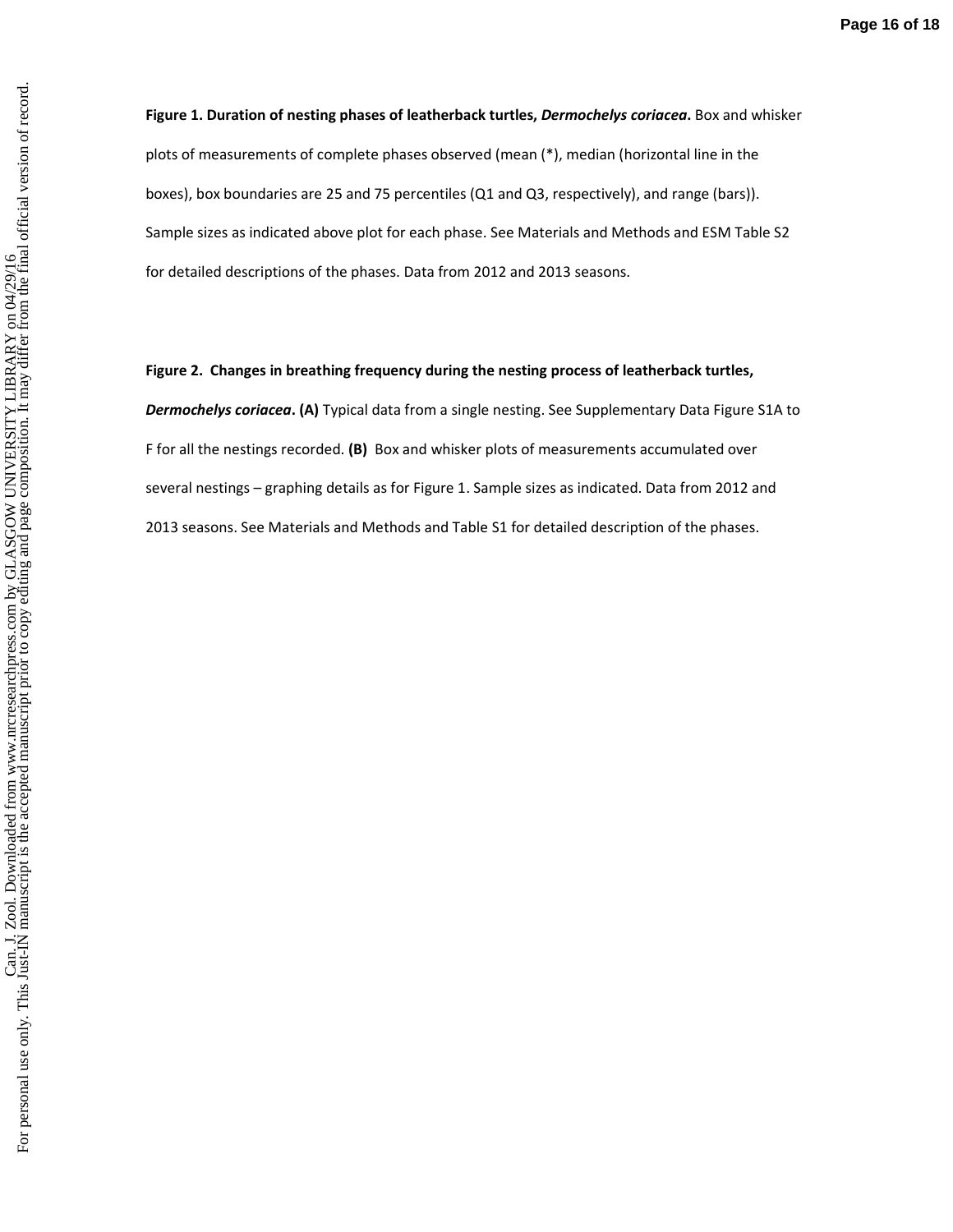

Figure 1. Duration of nesting phases of leatherback turtles, *Dermochelys coriacea*. Box and whisker plots of measurements of complete phases observed (mean (\*), median (horizontal line in the boxes), box boundaries are 25 and 75 percentiles (Q1 and Q3, respectively), and range (bars)). Sample sizes as indicated above plot for each phase. See Materials and Methods and ESM Table S2 for detailed descriptions of the phases. Data from 2012 and 2013 seasons. 80x71mm (300 x 300 DPI)